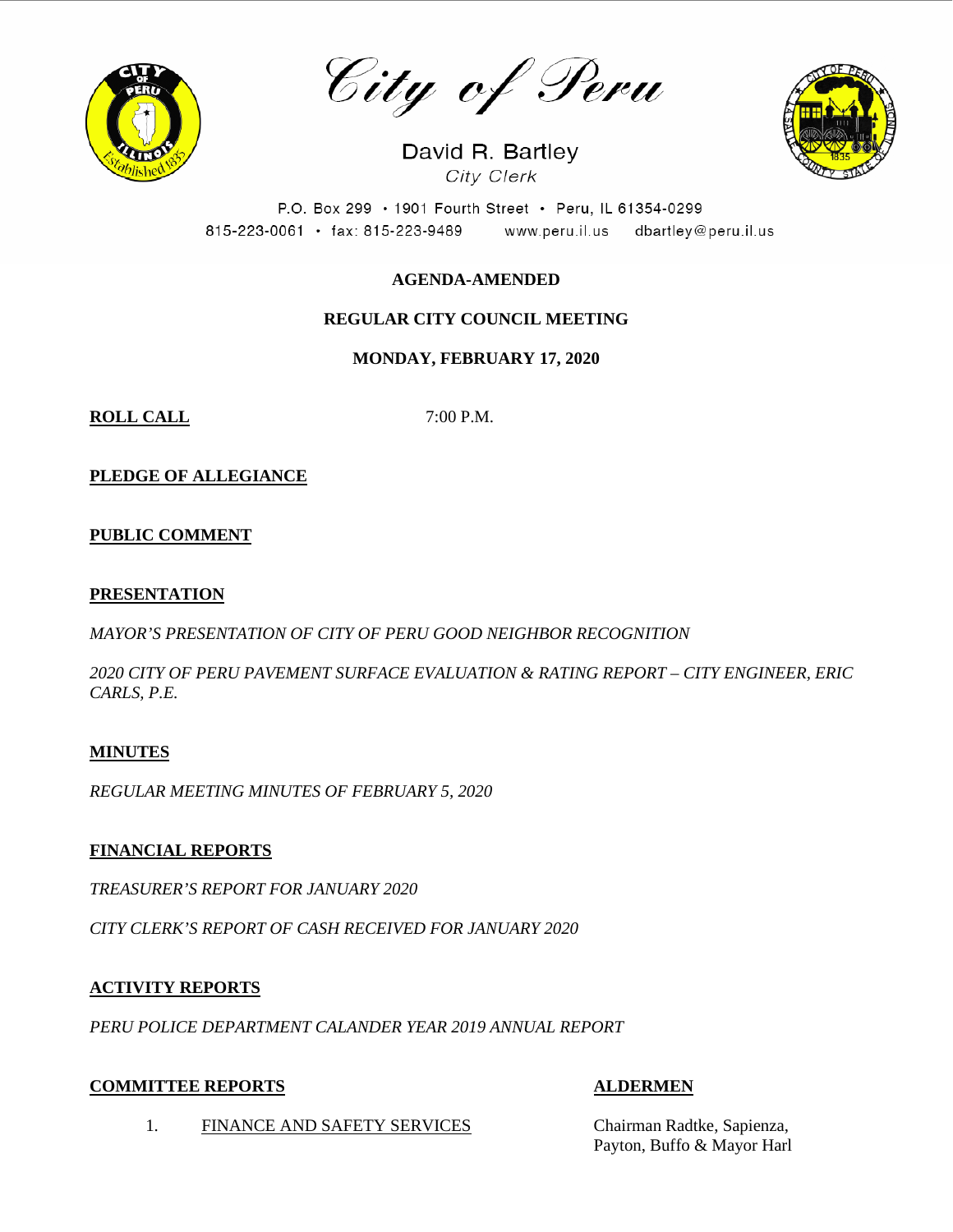*DISBURSEMENTS for February 19, 2020*

*Motion to execute Letter of Engagement for actuarial services for the City of Peru Fire and Police Pension Funds*

*Motion to execute Letter of Engagement for 2020 actuarial services for GASB 75*

*Motion to approve \$600 donation to the Peru Veterans Memorial Group*

2. PUBLIC SERVICES Chairman Waldorf, Ferrari,

Lukosus, Ballard & Mayor Harl

*RESOLUTION FOR THE EWWTP GENERATOR*

*Motion to authorize the City Engineer to seek bids for the EWWTP generator project*

*Discuss funding for Sewer Separation Area 1 Phase 5 project, Sewer Separation Area 1 Phase 6 project and Sewer Separation Area 5 Phase 1 project (no private money will be included in the funding)*

## **REPORT OF CITY ATTORNEY/ORDINANCES AND RESOLUTIONS**

*MINUTES OF PUBLIC HEARING ON PETITION OF GC HOUSING DEVELOPMENT LLC AND CRANE CONSTRUCTION COMPANY LLC CONCERNING PROPERTY LOCATED AT 1810 4TH STREET AND 710 PEORIA STREET, PERU, IL* 

*AN ORDINANCE AUTHORIZING ACCEPTANCE OF A TEMPORARY CONSTRUCTION EASEMENT FROM BRIAN A. BURCH AND DEBORAH R. BURCH (1319 4TH STREET, PERU, IL)*

*AN ORDINANCE AUTHORIZING ACCEPTANCE OF A UTILITY EASEMENT FROM RYAN N. MARGIS (813 PLUM STREET, PERU, IL)*

*AN ORDINANCE AUTHORIZING ACCEPTANCE OF A UTILITY EASEMENT FROM KATHLEEN F. KOEHLER AND RANDY R. KOEHLER (1302 5TH STREET, PERU, IL)*

*AN ORDINANCE AUTHORIZING ACCEPTANCE OF A TEMPORARY CONSTRUCTION EASEMENT FROM LANCE SIEBERT (823 PLUM STREET, PERU, IL)*

*AN ORDINANCE AUTHORIZING ACCEPTANCE OF A UTILITY EASEMENT FROM JAY R. STACHOWIAK AND TINA WRIGHT (1300 5TH STREET, PERU, IL)*

## **UNFINISHED BUSINESS**

## **NEW BUSINESS**

## **PETITIONS AND COMMUNICATIONS**